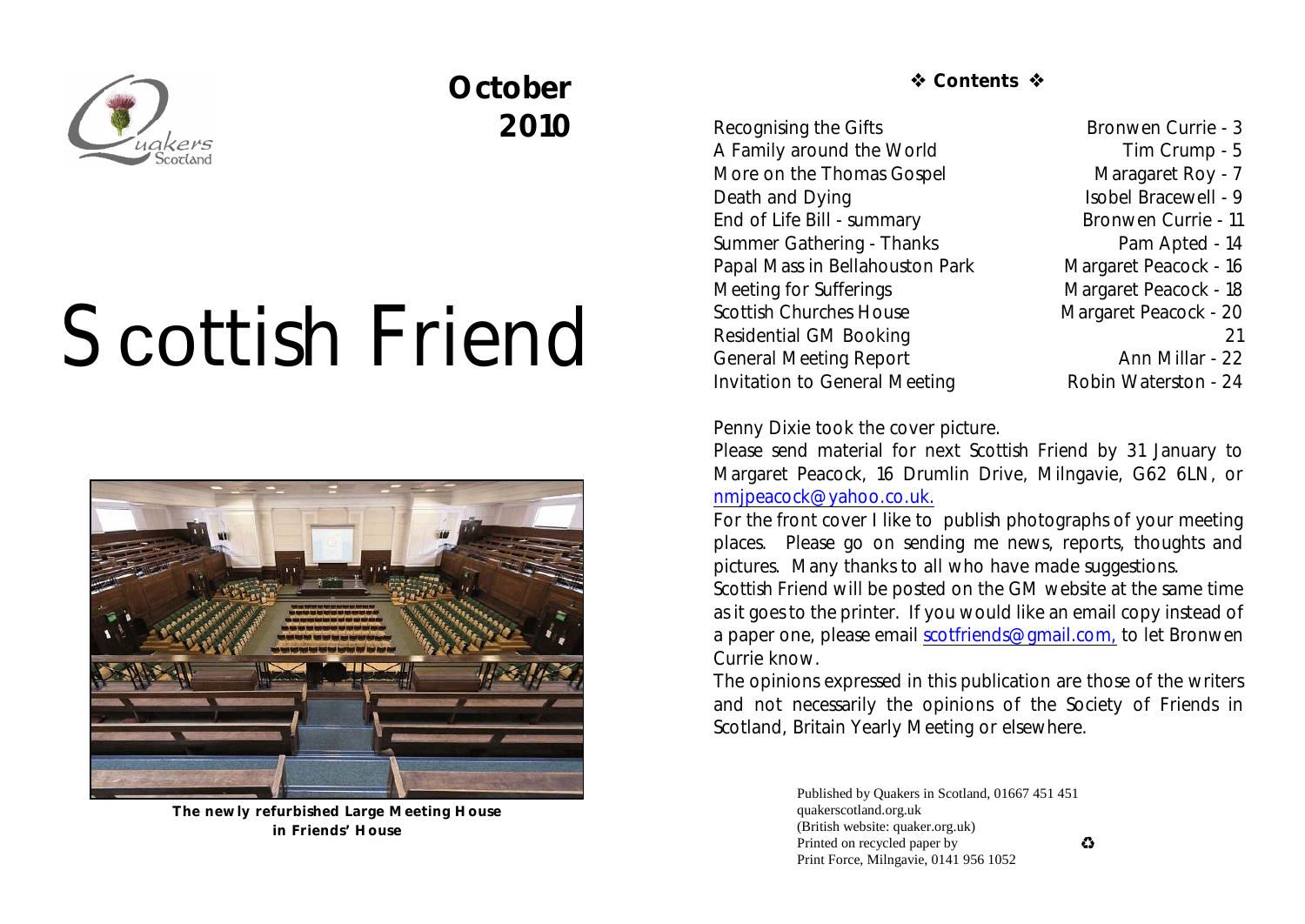#### **Recognising the gifts they bring (A&Q 19)**

Bronwen Currie

"We would do well to nurture the young in our midst for they may know God most intensely of all"

When I read these words in Roger Seal's article "19.21 Revisited" in *The Friend* of 11 December last year I was immediately transported back to a summer night in Drax, Yorkshire, in 2001. It was the Thursday of Northern Young Friends Summer Gathering (as it was then called) and we were trying an experiment. Instead of the usual late evening wholegathering epilogue, we were meeting in small groups for a session of worship-sharing. In our junior discussion group my co-facilitator and I and our eight 11-13 year olds started the session with a short activity which involved covering one side of a paper flower with wax crayon and then floating it on a tray of water. As the non-waxed side of the paper gets wet the flower "opens".

What followed from this was some of the most creative and profound ministry I have ever heard. And it kept coming. After half an hour or so, when we felt it was right to bring the session to an end, we held hands in a circle, and then the youngsters without more ado scampered off for juice and cake, leaving the two of us on our knees beside a tray of soggy paper, stunned and moved almost to tears by what we had just experienced.

If I had ever doubted the value of Summer School/Gathering/Shindig (and of course, with my own three children having attended for as many years as they were allowed, I never had) that experience confirmed me in my conviction that this week-long event is one of the most important things we do as Friends. We may create a welcoming and caring environment for our children and young people in our local Meetings, but rarely if ever will they have the opportunity and time to develop that closeness to their peers, that level of knowing each other in the things which are eternal, which allows them freely to share their deepest spiritual insights and to experience and contribute to gathered and

meaningful worship. That experience, and the bonds of friendship they form over their years of attendance at Shindig, stay with them into adulthood. These youngsters are part of the future of our Society. Of course Summer Shindig is also a great deal of fun. If you were a participant yourself in the past, or if your children are or have been participants you will know this. We know how much it is valued from comments received from many quarters, and from the financial support which General and Area Meetings give us. This core funding covers our running costs with regard to planning, staff travel and training and the week's activities, but the ever-increasing costs of board and accommodation have to be covered by the fees we charge. This year has seen a steep increase, and the raising of VAT to 20% may mean another next year. We would like to be able to offer more in the way of bursaries to help families with the fees, and have decided that donations we receive from individual Friends will be put to this use. Could you help in this way? Either by allocating part of your annual giving via the schedule, or directly?

Fund-raising should be fun too! So as we think Summer School/Gathering/Shindig is just about coming up to its half-century (estimates as to when it began vary from around 1961 to 1963) we thought it was time for a birthday party, and are planning a Grand Reunion, to take place in Edinburgh in May 2011 (date still to be confirmed). We hope you will come! For more information or just to let us know you are interested, email summerschoolreunion@gmail.com or join us on Facebook - search for "NFSS 50 year(ish) Reunion"

If you're not able to come to the reunion but would just like to contribute to the bursary fund - or even if you'd like to do both! - please make your cheque payable to "Northern Friends Youth Events Trust" and send it to:-

Bronwen Currie (Treasurer), Taigh na Torraig, Bruichladdich, Isle of Islay PA49 7UN.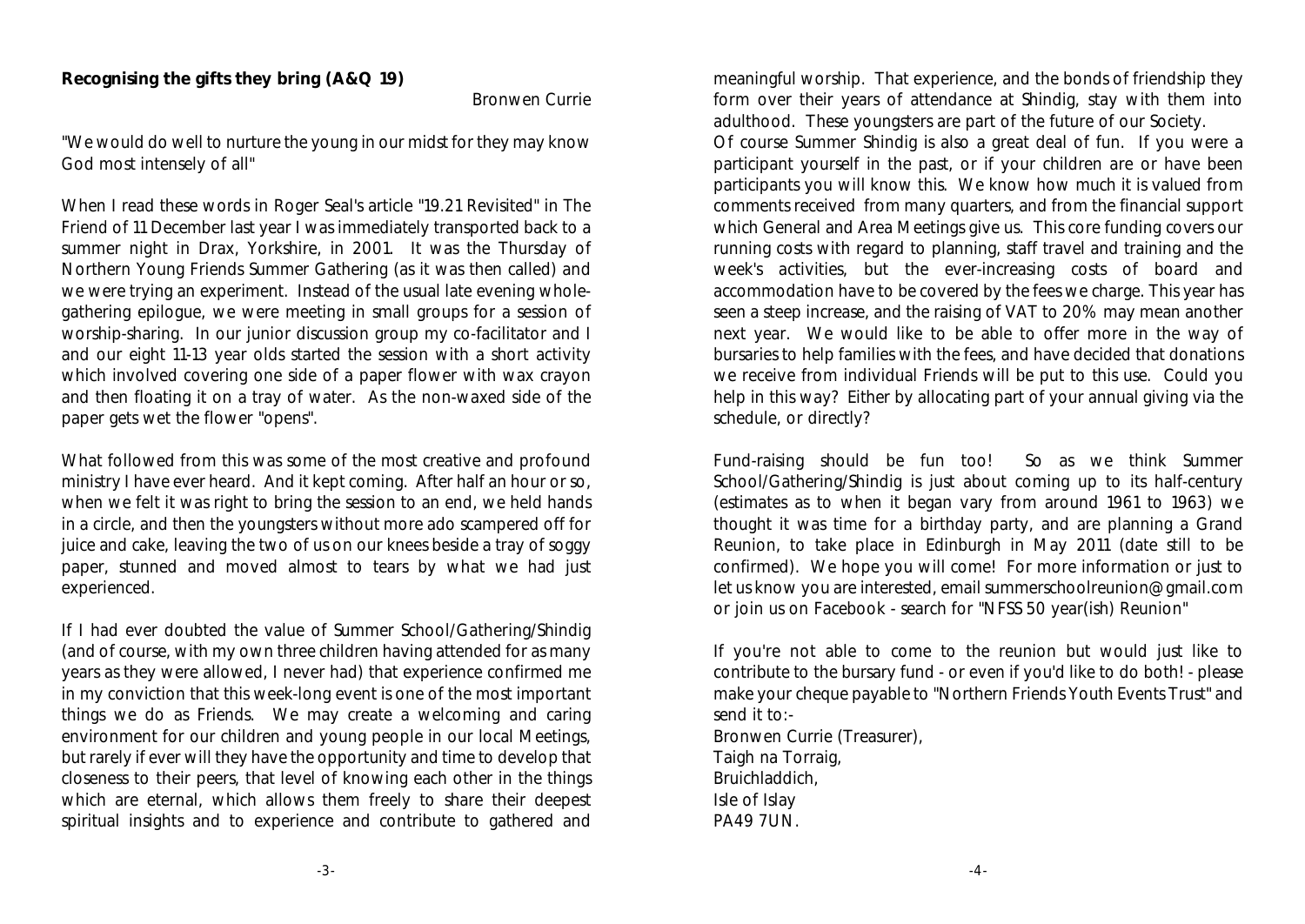#### 'A Family around the world'' Tim Crump

I imagine you want to hear about Seeds for Peace...?' Mr Mahmoud Amra, Principal of the Friends School in Ramallah is talking to our dusty group of QVA volunteers. 'I think our students should share their experiences.'

One by one the four students came to the front of the hall. The 'Seeds for Peace' camps in the US which bring young people living across divides to share time with each other and hopefully reach understanding.

For the students who attended from the Friends School that year it had not built any bridges. Masa told of how an Israeli girl in her group told her, 'No-one died in the Gaza war, only a dog.' Yazan told of how an Israeli boy attacked him in a football match and the local paper reported the incident as 'Palestinian attacks Israeli.'

The calmness of their presentations and the way they expressed their differences with each other spoke of impressive schooling. I realized then what important work was being done by the Friends School.

This year's Northern Young Friends Summer Shindig was on the theme of 'Living in a divided world'. On being invited to speak about my knowledge of Israel/Palestine I followed Mr Mahmoud's example. 'Let those who know speak.'

Our Meeting adopted the concern to bring two students from the Friends School and the money was raised through sponsorship and two generous gifts from Quaker charitable trusts.

Nada Hashweh and Michael Khayyat came to the Shindig in August and touched all. Nada told me 'I have found a sister here', and one of our young men told me 'Michael is staying here with us. You can't take him home.' Their presentation about their lives was met with prolonged and heartfelt applause.

I felt that they were carried to us on the hands of love, from their Student Counsellor Brian Phelps who worked so hard to prepare them for their visit, the Friends who supported with donations, their aunts and uncles who they stayed with in Amman to the young people and staff of Shindig.

Nada wrote a moving article about her time here which I share with you.

**An experience I'll never forget Nada Hashweh**

Summer Shindig has been such a great opportunity for me to express my thoughts and ideas, share my stories with people of different cultures and places, and learn many new things as well.

Though it has been my first year to attend Summer Shindig I easily got to know people and build strong friendships with them. Everyone had a special characteristic that helped to create this one family.

As a Palestinian, it's been great to share about my life and the hard times that Palestinians have under occupation because I found many people who did not know about this conflict, but were willing to help. On the other hand, I've learnt many Quaker values, love, caring and that we are all God's children hoping for peace.

Finally, I would love to thank everyone because now I know I have a family all around the world.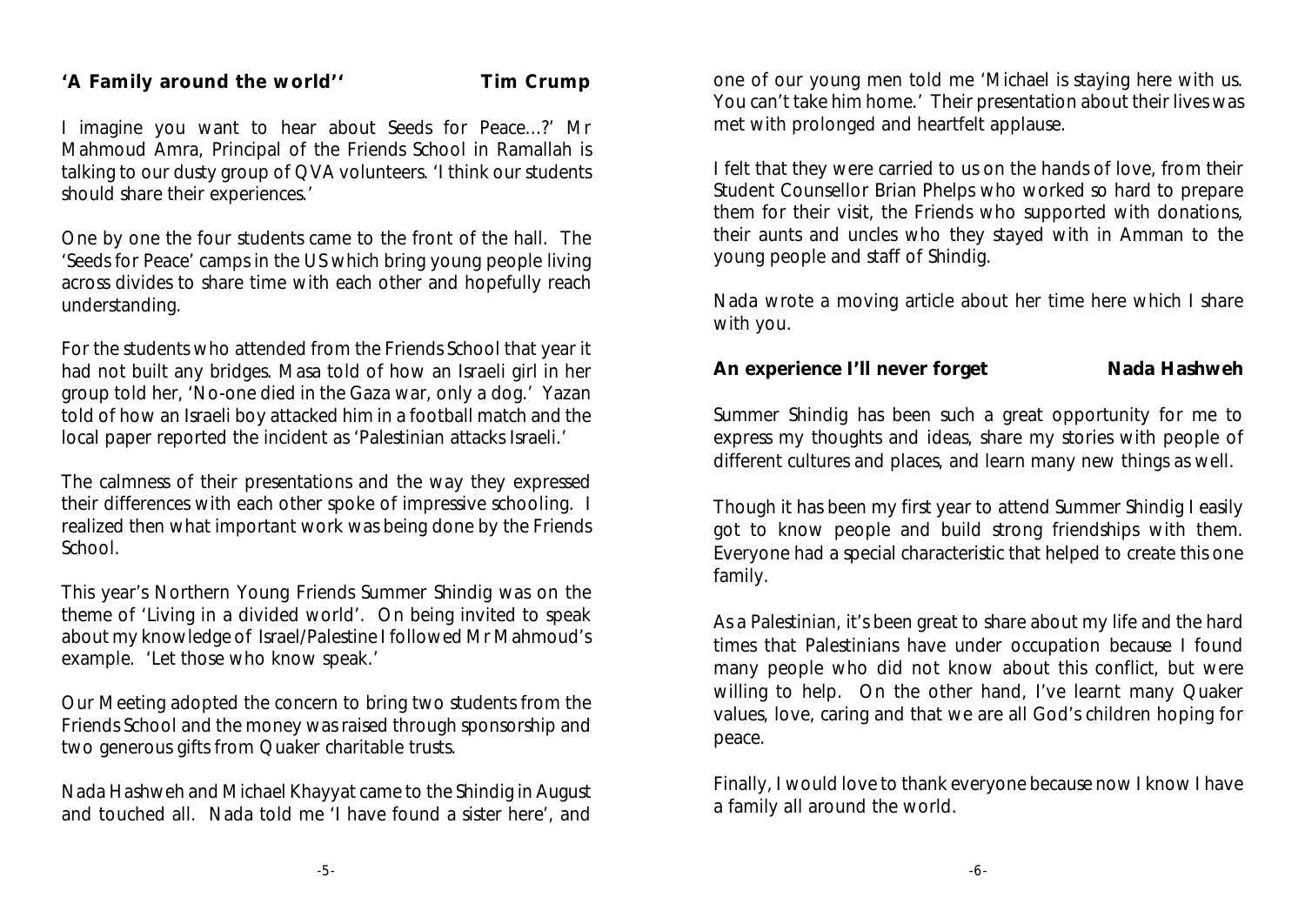#### Dear Friends,

Jack's report on the Thomas Group meeting in June gave a misleading representation of my paper to the group which I would like to correct because I believe it concerns a fundamental issue for Quakers/Christians today that the Gospel of Thomas can answer.

In such sayings as: l. (And he said, 'Whoever discovers the interpretation of these sayings will not taste death) and 111 (.... whoever is living from the living will not see death). Thomas addresses the thorny question of the results of belief in Jesus' teaching, viz. resurrection and the afterlife. These are articles of the Nicene creed, that turn away many modernists from religion as unbelievable. Buddhism has much to say on these matters. The main thrust of my argument and presentation was on sayings 83 and 84:-

*Images are visible to people, but the light within them is hidden in the Father's light; He will be disclosed but his image is hidden by his light;* and in 84, *Jesus said, 'When you see your likeness you are happy, but when you see your images that came into being before you and that neither die nor become invisible, how much will you bear?* 

My reference was to the Buddha's teaching in the Abidhamma which is the psychology of how Mind works. Basically it teaches that three-dimensional consciousness is wrapped up with the Ego which is very limited. The full potentiality of the human rests in going beyond Ego and almost all religions teach this means the death of the Ego, a terrifying experience often called in Christian mysticism the Little Death and which caused Quakers to quake because at this point we enter a different level of consciousness. As Christians we have lost the experience here and reduced the religion to a set of beliefs (and practices). In a society whose

mindset is still based on Newtonian Physics of materialism, Quakerism has degenerated into service that supports radical social change but it does not address the crippling spiritual poverty of our day, nor does it tackle the theory of our infantile concept of God as Him-out-there. If the Kingdom is within, and all around if only we could see it, then what is Jesus referring to? The Light Within is not the comfortable Ego that has learned to adapt to the world but a deeply disturbing phenomenon that challenges how we see the world. In these two sayings Thomas is talking about perception, and hence spirituality. At a time when Stephen Hawking's *Grand Design* once again challenges our concept of God when will we address this issue from experience rather than belief? Are we afraid of the supernatural God or of the little death that we must go beyond?.

Tim Peat-Ashworth (of *Paul's Necessary Sin)* runs courses at Woodbrooke that look at Paul's teaching in a new way that looks at faith as transformative. Marcus Borg in *Jesus* clarifies the parameters of Bible study in a way that can revolutionise belief - Jesus taught simply about lifestyle, of no one owning the earth and against the 'domination system' where a few keep the products of the earth as riches. Both are in the Library and the first is the inspiration for the Edinburgh Bible Study group to look at *Romans* in September and October of this year. This is a call to get out of your old redundant mindset and radicalise beyond materialism. George Fox saw apostasy start very early on in the Christian religion - first or second century. The Christianity of today was not his view.

I will happily e mail my full paper to you - on Buddhism and Thomas (not meditation).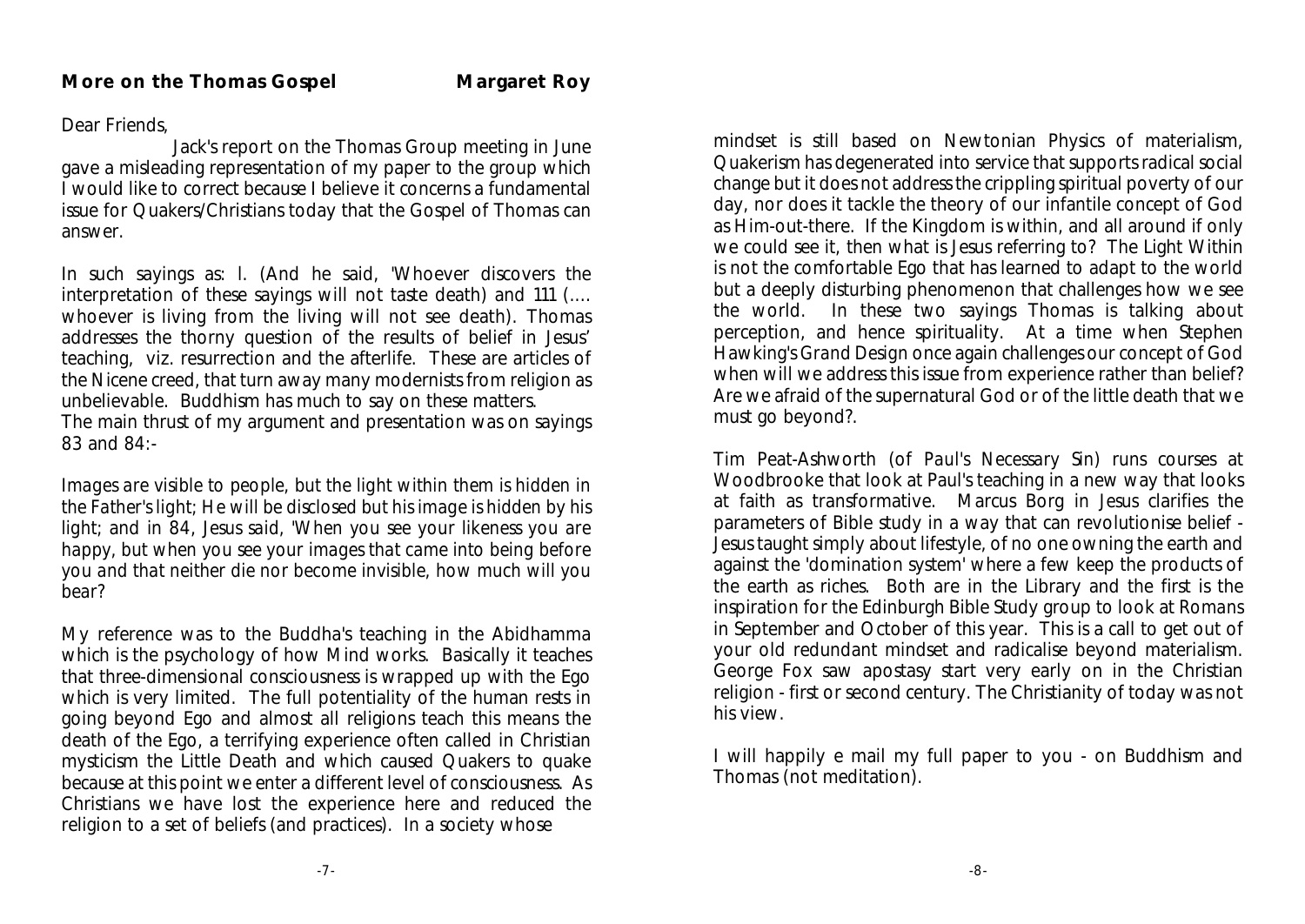"We are not so much human beings on a spiritual journey, as spiritual beings on a human journey". What a thrill on first reading these words. It puts everything into perspective. I came across them in a leaflet from the Quaker Fellowship for After-Life Studies which provides a forum to open up discussion on death and immortality.

Early Friends, like all Christians, believed that death was the gateway to eternal life, and many passages in Quaker Faith and Practice testify to its importance.

The article on Euthanasia in the Scottish Friend May 20 failed to address the issue of choice and autonomy. It failed to realise that it is possible to support disability rights, as well as assisted dying for terminally ill adults for those who wish. Today, even with new medications not everybody has a good death, and the quality of their dying in the final weeks and days of their life can be distressing for them and for all those who love and care for them. This can sometimes come about because over-zealous professionals have struggled officiously to keep them alive. My own parents were resuscitated against their wishes, despite having advanced cancer and degenerative diseases. Their deaths, which would have been peaceful, and when nature had dictated, instead became long drawn out and painful. This is why people can sometimes ask for assistance to die and is quite different from suicide.

Suicide, when an individual does violence to him/herself tragically, usually suddenly, is perhaps due to forces he could not control. *Suicide is a permanent response to what is often a temporary feeling.* Let us be non-judgemental towards those who take their own lives in an unexpected manner. There may have been a feeling of tremendous fear for many reasons. Fear of the future, employment, housing worries, break up in relationships, influence of drink or drugs or increasing incapacity.

Let us keep a place in our hearts for those who die by their own hand in this way. Let the Light from within be reflected to them by our thoughts and prayers. They need the comfort of our loving thoughts and prayers.

However, this is different from somone who after much thought, discussion with friends and loved ones, wants to think ahead to their own death, and wants to prepare for it, both practically and spiritually. See Quaker Advices 28 - 30

I fully respect people's rights not to choose an assisted death, but for those, including myself, *if* palliative care does not and could never address all of my suffering at the end of life, I would not wish anyone to make decisions on my behalf. It is my body and my dying which is important. To know that others would have compassion, acknowledge my fundamental right to refuse medical treatment if the situation arose, this would give me great comfort and would improve the quality of the life left. The time has to come when those assisting us to have a good death, which I don't regard as suicide, will not be prosecuted. The best person to look after someone who's dying is someone who loves them.'

QFP 21.54 Death is not an end, but a beginning. It is but an incident in the 'life of the ages', which is God's gift to us now. It is the escape of the spirit from its old limitations and its freeing for a larger and more glorious career. William Littleboy, 1917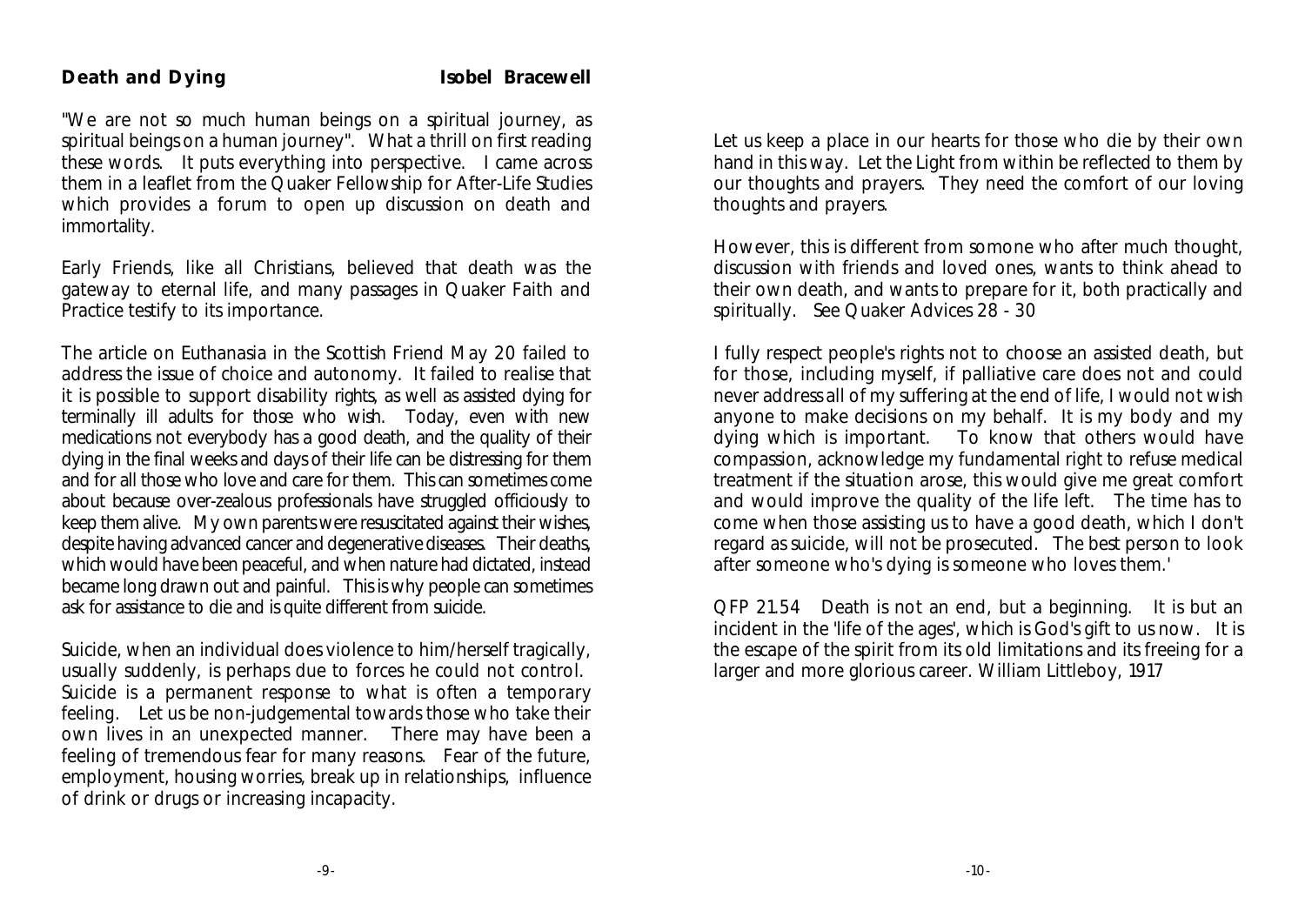**Summary of the End of Life Assistance (Scotland) Bill Bronwen Currie**

End of life assistance may be provided under the Act only where the person who wishes such assistance (the "requesting person" - (RP) has made two formal, written, signed and witnessed requests for such assistance to a registered medical practitioner; and

 1. those requests have been approved by that designated practitioner (DP).

#### The RP must

be 16 years of age or over at the time of making the first formal request:

have been registered with a medical practice in Scotland for a continuous period of at least 18 months immediately prior to making that request;

- have been diagnosed as terminally ill and finds life intolerable; or
- be permanently physically incapacitated to such an extent as not to be able to live independently and finds life intolerable

Both formal requests require two witnesses who must each sign a statement that the RP understands the nature of the request, is making the request voluntarily, and is not acting under any undue influence in making the request.

Before the DP can approve either request both s/he and a psychiatrist have to meet physically with the RP and discuss with them

· their medical condition

all feasible alternatives to end of life assistance.

including hospice care and palliative care where relevant;

· the nature and consequences of the request, including

its revocability\*; and the forms of end of life assistance which may be provided.

The psychiatrist has also to ascertain that the RP is not suffering from any mental disorder which might affect their understanding, communicating or retaining the memory of making such a request. \* End of life assistance may not be provided if, at any time, the RP gives notice, however informal, to the DP that the RP no longer wishes it.

Neither the DP, the witnesses to the requests, the psychiatrist(s) involved nor the person providing the end of life assistance can be a relative of the RP, a person who would benefit from the RP's estate on the RP's death, or a person who would have another interest in that death.

In addition there may be no financial connection between the DP and either psychiatrist, and neither psychiatrist may be a witness at either stage.

Neither the witnesses nor the psychiatrists acting in relation to the two requests need be the same.

Only after the DP has approved the first request and informed the RP of this can the second request be made.

Where the second formal request is approved, and before end of life assistance can be

provided, the RP amd the DP must agree:

- that end of life assistance is to be provided;
- · who is to provide the end of life assistance;
	- · on the place where that assistance is to be provided; and

 · on the means by which that assistance is to be provided.

The agreement must be in writing, signed by both the RP and the DP, and dated, and does not become effective until the expiry of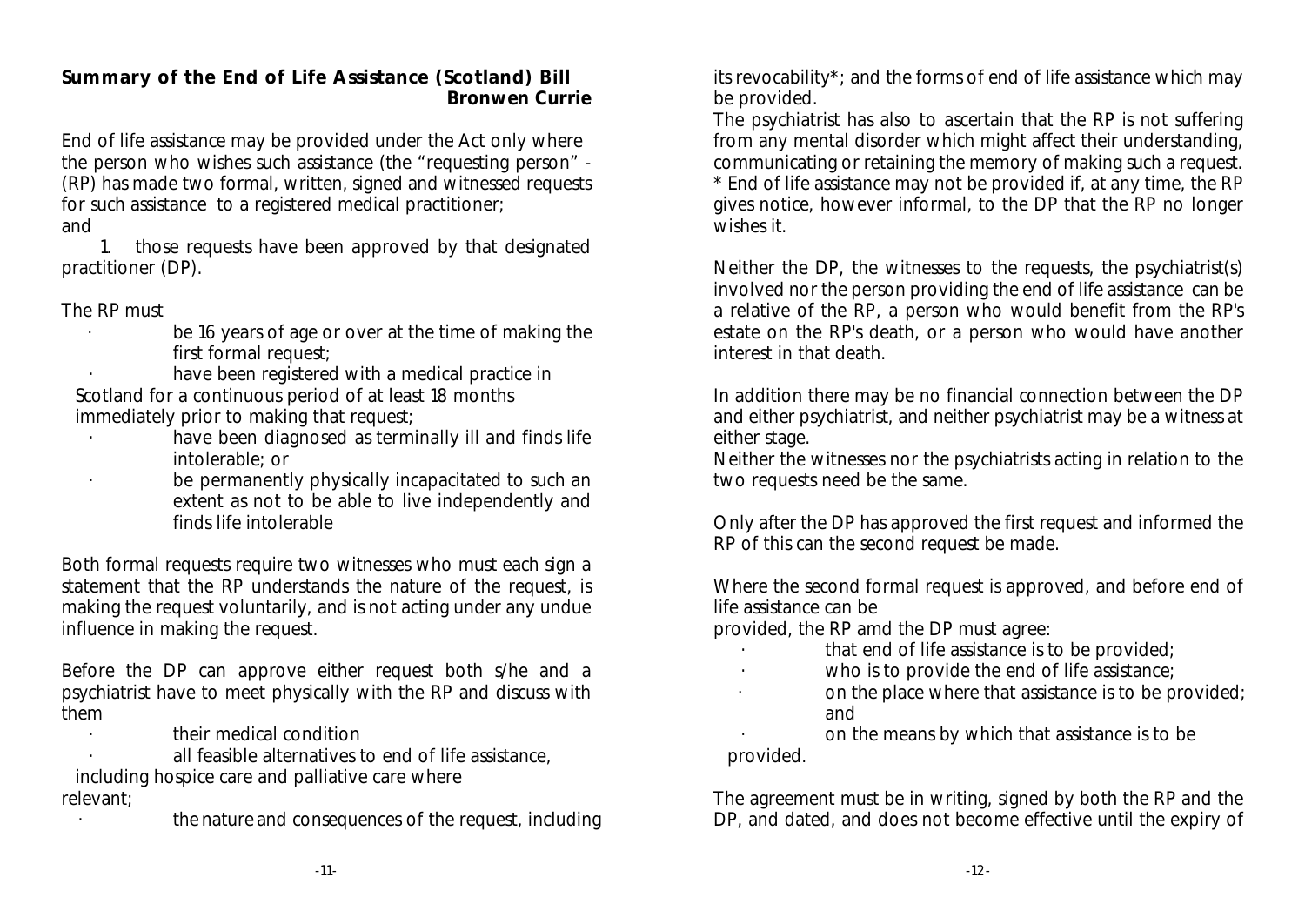at least two clear days from the date of its conclusion.

The actual provision of assistance

- must be provided before the expiry of 28 clear days from the date when the RP was informed of the approval of the second formal request.
- may be provided only if the DP is satisfied that the RP is still acting voluntarily, is still not acting under any undue influence and still wishes to proceed.
- must not take place where the public has access at the time when the assistance is being provided.

The DP must be present at the end of the requesting person's life.

More information can be found at

http://www.scottish.parliament.uk/s3/bills/38-EndLifeAssist/index .htm#Stage1

The deadline for Stage 1 of the Bill is 24 November 2010

The Palliative Care (Scotland) Bill is an amendment to the National Health Service (Scotland) Act 1978 (c.29) which requires the provision of palliative care to every person diagnosed as having a life-limiting condition, and family members of persons so diagnosed, and the statutory reporting thereof.

Most of the Bill consists of definitions of "palliative care", " life-limiting condition" and "family members" and the details of what is to be reported.

There is more information at http://www.scottish.parliament.uk/s3/bills/50-PalliativeCare/b50 s3-introd.pdf

## **THANKS FOR SUMMER GATHERING.**

**Pam Apted**

It was with sadness, but not surprise, that I read that that our Scottish Summer Gatherings were coming to an end. I was aware that the numbers were gradually decreasing; this year was one of the first that our family had not attended, my girls now growing up and doing their own thing.

My three girls and I attended Summer Gathering consistently for several years and I have a great debt of gratitude to all those who made this possible for us.

We have so many happy memories of Summer Gathering, first at Bonskeid and later at Kindrogan. I remember what an effort it was just to get ourselves organised and get there. The girls stayed close to me in the early years, but soon made friends and felt at home, (too much so perhaps, I remember the teenagers coming down to breakfast in their pyjamas!). I got used to the girls disappearing on arrival, catching occasional glimpses of them through the day, seeing them sitting together with other young people at meal times, hearing the occasional outburst of laughter.

I'm ashamed to say that, interesting as the many varied topics were, Summer Gathering for me was foremost about getting to know Friends. I so valued the chats with Friends over coffee and at meal times, touching briefly on each other's lives, seeing our children grow and trying not to comment each year on how much they had grown! In the early days, Saturday afternoon was often spent dozing on my bed, listening to the wind in the trees, whilst the youngest, quietly ate her way through food secreted from breakfast and lunch.

Special thanks to all those regulars who made it such a happy place, but in particular to Jenny Robertson and Kate Arnot, who regularly went beyond the call of duty in making the weekend special for the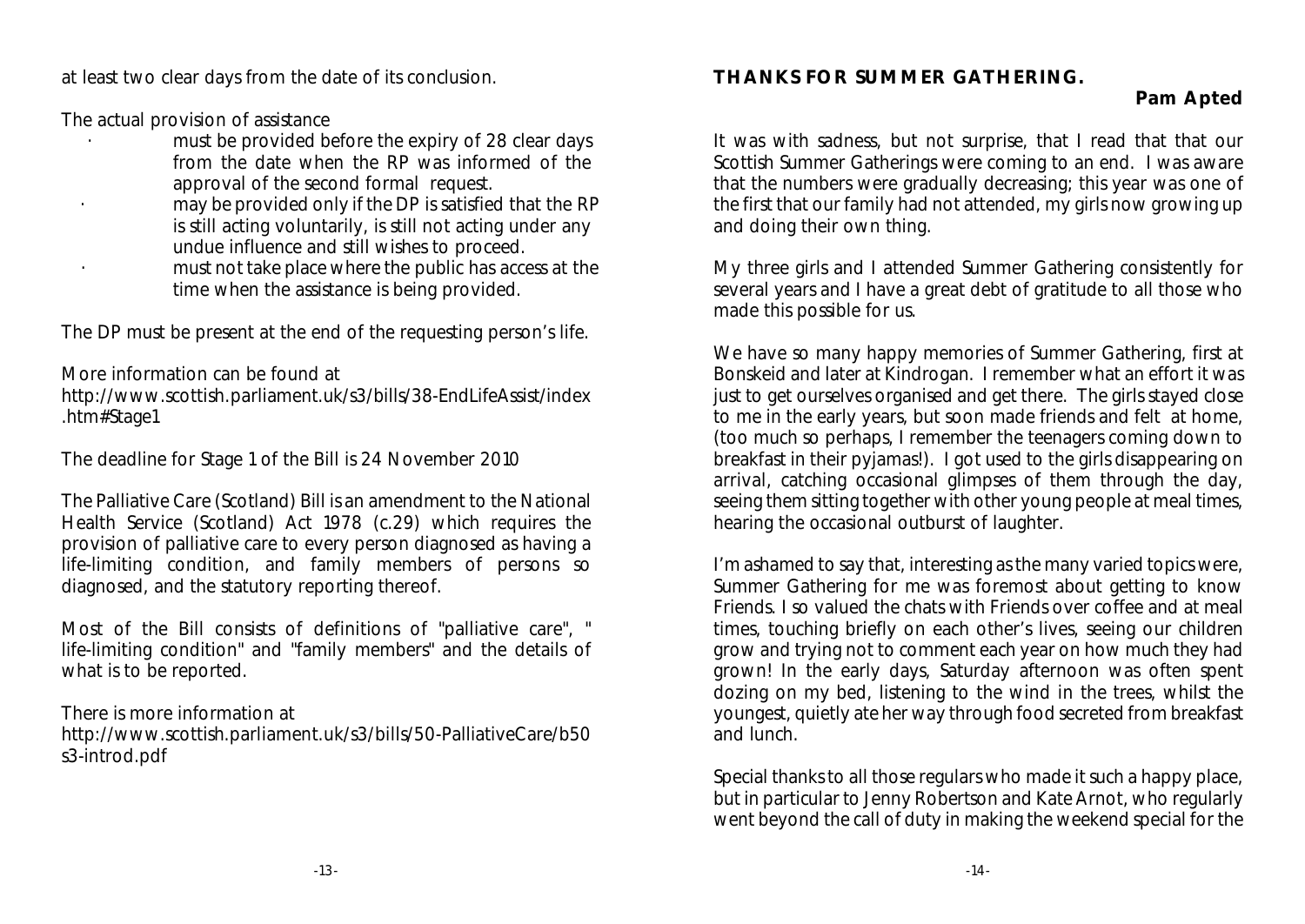#### children and their parents.

The Summer Gatherings also played a very important role in enabling the children to make friends with other children their age and in so doing gave them the confidence to attend the wonderful Northern Young Friends Summer Gatherings and the Link weekends, which my children have valued so much. Most young people in our meetings have very limited contact with children their age and Summer Gathering played a vital role in bringing them together.

Without Summer Gathering we must consider what we can put in place to enable our young people to make those essential connections.



#### **Papal Mass in Bellahouston Park. 18.9.10**

**Margaret Peacock**

The Pope had four days in the UK, beginning in Scotland with a morning visit to Holyrood House in Edinburgh, meeting the Queen, MSPs and other VIPs, including Stephen Smyth, General Secretary of Action of Churches Together in Scotland. He, being a VIP, was invited to receive communion from the Pope at the mass celebration of Mass in the afternoon in Bellahouston Park in Glasgow. (Big problem of transport between, with roads either closed or gridlocked!)

As a Trustee of ACTS I was a lesser VIP, presented with a book of all the liturgies and background of the trip, a DVD and a nice yellow rucksack; and invited to light refreshments beforehand and buffet meal afterwards, courtesy of the Lord Provost of Glasgow. I was allotted to "gold" area of seats at the front - about 800. "Silver" was behind and to the sides - about 1200, I think. (They didn't get fed.) All the rest of the huge area was heaving humanity, waving banners, sitting on the ground, eating picnics - - - . The Catholic press estimated 70,000.

At the perimeter were fast food booths, souvenir booths and portaloos - more than I've ever seen in my sheltered life, but doubtless familiar to T in the Park attenders. A large marquee covered the orchestra and choirs, who entertained us for hours beforehand, the action being relayed through very large loudspeakers and TV screens. The sun shone, and everyone had a party. Susan Boyle sang both before and after the mass, to loud cheers.

Eventually the Pope arrived and drove to and fro on the geotextileprotected grass walkways in his popemobile, being greeted all the way with huge enthusiasm - but not, unfortunately, visiting the gold and silver. Then we were asked to stand quietly while he got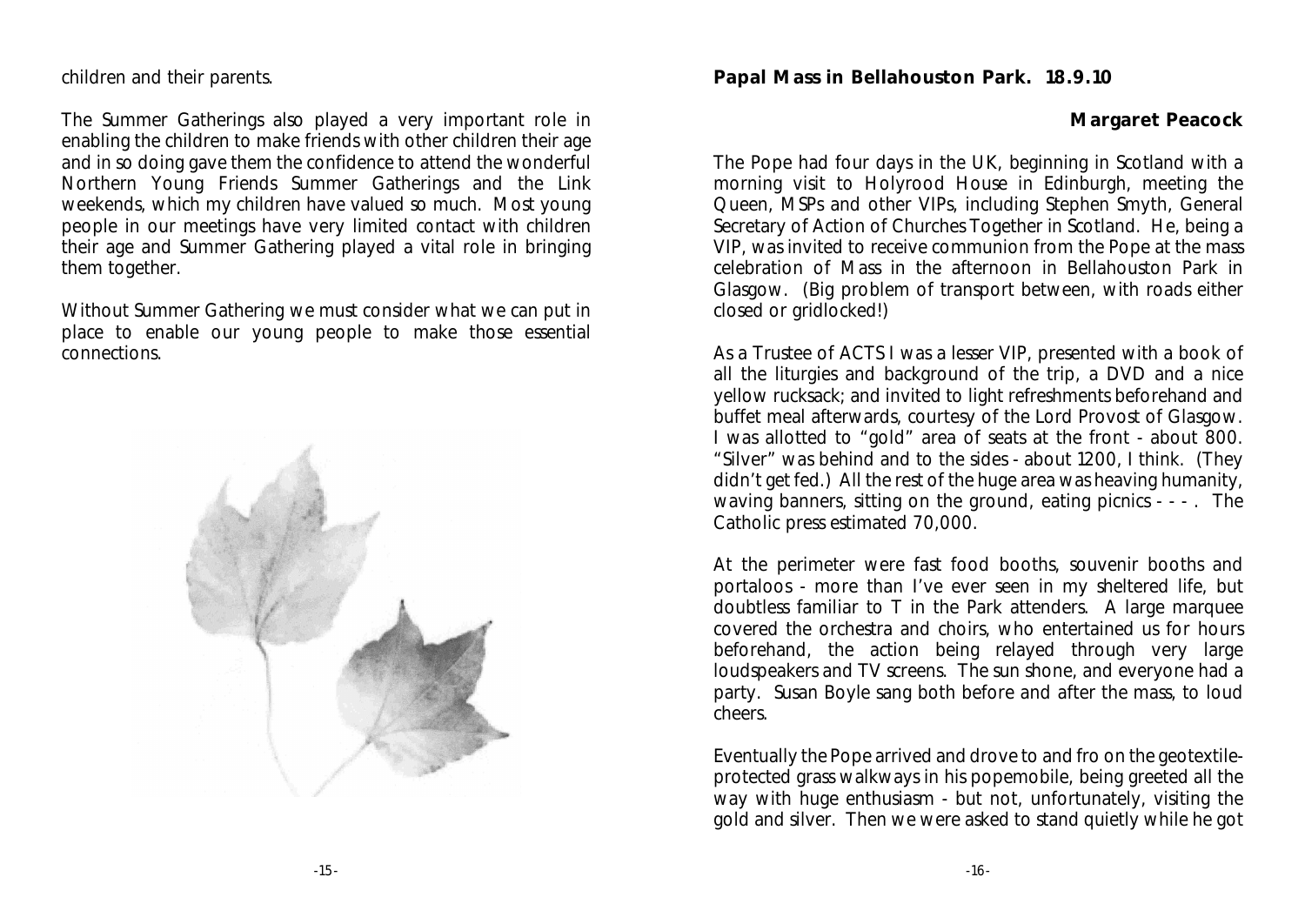dressed up somewhere out of sight. Impressively, we did, for what seemed a long time, till the procession appeared – 80 priests, all in matching chasubles with a papal emblem on the back.

The Mass was quite plainly performed, and well organised, with a stream of priests distributing themselves under yellow umbrellas to serve the 70,000 people.

Seeing the video recording, I realised that the chalice used by the Pope was the one made by our Glasgow Friend John Creed for the visit of Pope John Paul in 1982.

By the end, the sun had set and I was shivering, but I enjoyed the afternoon and could appreciate the exaltation experienced by the Catholics, who had come from all corners - monks from Moray, parish parties, school parties and individuals. Seeing a Pope was very important to them. One woman, who was travelling with me to London overnight, was going to the Hyde Park vigil, and then to the Beatification in Birmingham. At Keele motorway services at half past two in the morning there were two coaches of a school party, wide awake and as high as kites!

ACTS trustees went in a body next day to the Westminster Abbey vespers, but we were sorely disappointed because of the inadequate technology. Sitting at the back of the north transept, we could neither hear nor see, and it was impossible to enter into the spirit of the service, even though we had the printed words. All we could do was admire the chandeliers and follow the printed page. Other Friends who were there lingered after the service and visited the tomb of Edward the Confessor, where the Archbishop of Canterbury and the Pope had so recently knelt to pray. Amid the lingering incense they found Quaker quiet.

**Meeting for Sufferings 2.10.10 Margaret Peacock**

I am sensitive to Friends' boredom when they encounter more than<br>one account of the same thing. But perhaps, as a GM one account of the same thing. representative, I may seem to have attended a different meeting from your AM representatives!

1. In a small update on the National Arboretum, we heard of a good number of expressions of interest and support for a memorial to Friends' Ambulance Unit and other wartime organisations.

2. Trustees' Report.

Jonathan Fox reminded us that the trustees' minutes can be accessed on the website.

Trustees authorised the reconfiguration of the office space and the interim refurbishment of the Large Meeting House. Interim, that is, for at least three years. We sneaked a look into the LMH from the gallery, and liked what we saw. Last weekend I tried out the seats and thought the slightly padded stacking chairs on the flat floor were actually more comfortable than the tiered seats. But that's my shape.

3. Trustees were much relieved that Michael Hutchinson accepted the role of Interim Recording Clerk. Jonathan assured Sufferings that there had been no untoward reason for the resignation of Gillian Ashmore and Gillian Palmer. "If there were, Trustees would find it." On the issue of speedy replacement, Trustees are doing what they are supposed to do: keep down the expense of interim arrangements and consult extensively with the staff about desirable changes. There was discussion about the role of the Recording Clerk. She is not the equivalent of the Archbishop of Canterbury! She does, however, have to preserve the integrity of our Church Government and interpret it to outsiders.

4. We were invited to comment on the rolling three-year operational plan for central work. I see it as a masterpiece of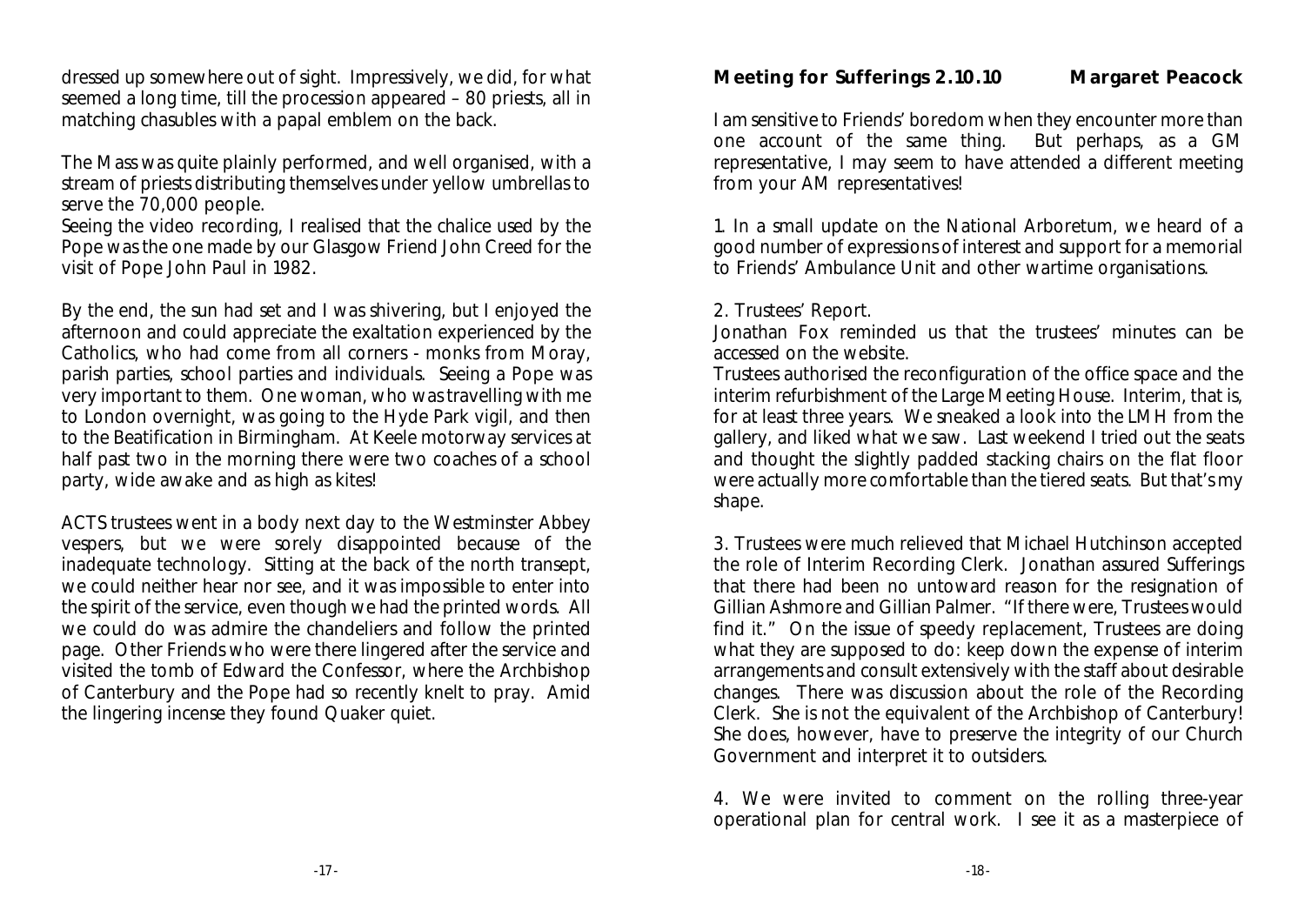clarity, avoiding management jargon but clearly setting out aims taken from the Framework for Action, together with the expected evidence of achievement. (The Framework was intended for the detailed guidance of centrally managed work, but with Societywide input and applicability.)

Everything, of course, has to be costed. "If Friends do not give an average of £150 per annum then clearly they do not wish all that good work to be done ou our behalf by impressively competent and dedicated staff." It is astonishing how uninterested many Friends are in the central organisation and in centrally managed Quaker work in the world. Only 21 of the 72 Area Meetings met this target last year. If only we had fixed (even if sliding) subscriptions - - -.

5. The revised version of the Quaker marriage regulations was hailed as "a victory for common sense".

6. A minute from Mid-Thames AM, among others, expressed alarm at the disproportionate effect of government cuts on the poorest members of society. We were encouraged to write to our MPs in the next few days, offering to suffer more so that the poorest might suffer less. (Searching for the causes and remedies, we were directed to the work of Miliband Senior, Ralph, who wrote *The State in a Capitalist Society.*)

7. Young Friends are worried about obscure wording of Quaker publications, which apparently require a reading age of 15 - not feasible for those for whom English is not their first language, and for those with learning difficulties.

8. We expressed support for the management of Friends' House lettings policy, saying that a normal respectful Friendly welcome is more important than an occasional public mistake which is likely to be due to deliberate misrepresentation by the hirer.

9. An enthusiastic report from Quaker World Relations Committee lamented the complete ignorance of many Friends about Quakers in other countries, and communicated the excitement of finding out that there are Quakers who are very different from us, but still claiming recognisable descent from the early Quakers.

f f f f f

**Scottish Churches House Margaret Peacock**

Scottish Churches House - the only conference centre in Europe wholly owned by the churches - has come to the end of the road, finally and tragically beaten by the economic climate, after strenuous efforts by the management and many, many donors to two appeals.

Probably by early December there should be complete figures assembled to inform Action of Churches together in Scotland (ACTS) in its decision on the next steps.

The most straightforward is to sell the whole House as soon as possible, despite the bookings it has for 2011. (Mosset, the selfcontained house next to the Haining car park, is already on the market.) In the present circumstances SCH may not sell for a long time, or it may not fetch an appropriate price.

To put off the sale until times improve (possibly two years), there is an idea that the House could be used as ecumenical accommodation for Christian postgraduate overseas students, who in Stirling University residences often feel the surrounding culture is completely repellent. This is so different from the primary charitable purpose of the House, that it would need a positive vote from the churches, and possibly the return of some donated monies. The kitchen, among other things, would need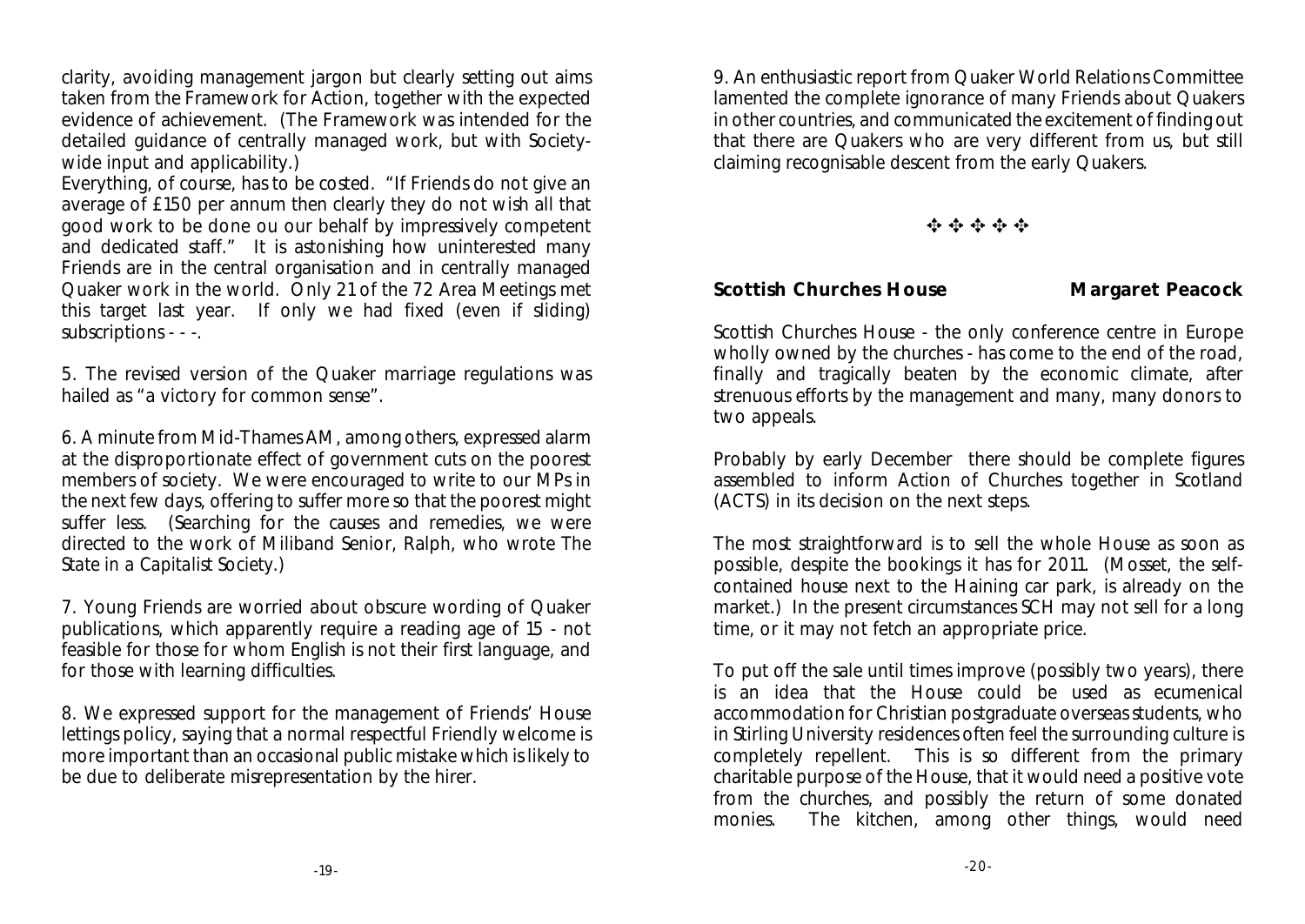restructuring, and the business plan would have to be credible. Maybe the students could not move in till next September. It is possible that, if SCH is put on the market and does not sell, then student accommodation may look more attractive.

Another idea, whatever happens to the main house, is to keep Leighton House and convert it into a good office space for the ACTS staff, if they would like to move back from their rented space in Alloa. There would be extra space there to be let out as offices.

The warden's house, up the hill behind the main house, could be sold or let. That has not been thought about yet. The chapel, if necessary, could be deconsecrated and revert to an antique ice house.

As one of the voting members of ACTS, Friends should brief our voting representative, Leslie Stevenson, on their thoughts and preferences.

#### **Residential General Meeting Scottish Churches House, Dunblane 13-14 November**

The closing date for booking of accommodation is October 22nd, and forms are available from local meetings, from the GM Administrator (01496-850006 or scotfriends@gmail.com) or can be downloaded from http://www.quakerscotland.org

Even if you do not require accommodation, please send in the form, saying which meals you want - Saturday lunch, dinner, Sunday lunch.

**General Meeting on 11 Sept at Edinburgh Meeting House**

**Ann Millar**

'We are not for names, nor men, nor titles of Government, nor are we for this party nor against the other… but we are for justice and mercy and truth and peace and true freedom, that these may be exalted in our nation, and that goodness, righteousness, meekness, temperance, peace and unity with God and with one another, there these things may abound'.

#### Edward Burrough, 1659.

Phil Lucas spoke movingly to us about his recent experience as an Ecumenical Accompanier in Palestine during the first three months of this year. Using illustrations of maps, people and situations that he had brought back with him, he gave us a vivid account of the impact of the Israeli Occupation on the lives of Palestinians faced with the growth of illegal settlements and the building of this truly overpowering separation wall.

We were deeply moved by Phil's descriptions of the suffering of Palestinian families as they attempt to carry on their daily lives while subjected to land grabs, house demolitions and the indignities of checkpoints. The emotion that came over to me as we listened was that of anger and a feeling of impotence. We are urged to do whatever we can to help raise public awareness of these issues. Do ask Phil to speak to your meetings. It was a compelling hour.

While there was not much formal business to attend to, we were able to welcome another speaker to our afternoon session. Chloe Clemmons, the Scottish Churches Parliamentary Officer, was this speaker. The Office was established by a broad range of Scottish Churches in 1999 with the task of building a fruitful relationship with the Holyrood parliament and now also with that in Westminster.